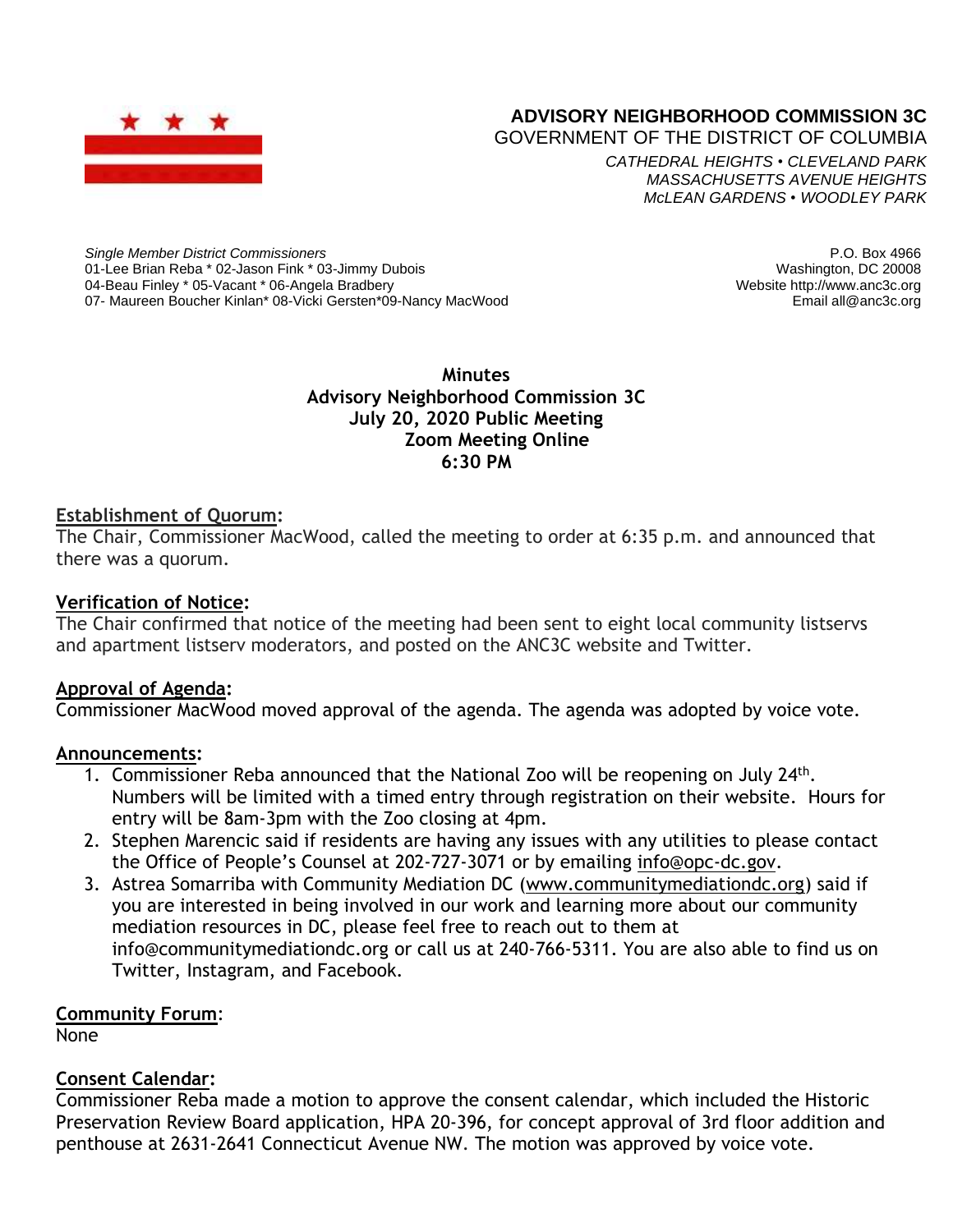## **Commission Business:**

*1. Presentation by Charlotte Duckworth on the DDOT Reversible Lane Safety and Operations study*

Ed Stollof and Ms. Lin presented information.

*2. Consideration of Board of Zoning Application #20266 to waive parking requirement associated with increased square footage and uses at 3400 Connecticut Avenue NW (Macklin property)*

Counsel Meghan Hottel-Cox, Erwin Andres, and Phil Kang presented information. Commissioner MacWood read and moved the resolution. Commissioner Finley moved a friendly amendment. Commissioner MacWood accepted the friendly amendment.

Commissioner Fink moved a friendly amendment. By a vote of 3 to 5 the amendment failed. Commissioner Dubois moved a friendly amendment. Commissioner Dubois moved to call the question. The motion to call the question was approved by voice vote. By a vote of 3 to 5 the amendment failed. Commissioner Dubois moved a friendly amendment. By a vote of 2 to 6 the amendment failed. Commissioner Dubois moved a friendly amendment. By a vote of 3 to 5 the amendment failed.

The motion on the amended resolution was approved by a vote of 5 to 3.

Commissioner Fink left the meeting.

*3. Consideration of DDOT proposal to designate Rodman Street and Idaho Avenue as Slow Streets*

Commissioner MacWood moved that the ANC approve the designation of Rodman Street as a Slow Street. The motion was approved by a voice vote. Commissioner MacWood moved to convey to DDOT that there are some concerns regarding making Idaho a Slow Streets or even reconsider making it one at all. By a vote of 5 to 0 to 2 the motion was approved.

## *4. Consideration of Historic Preservation Review Board application for concept approval of new construction at 3512 Lowell Street NW and garage restoration plan*

Commissioner MacWood read and moved the resolution. The motion was approved by voice vote.

*5. Consideration of a modification of consequence to Board of Zoning Application Order #17996-B for Beauvoir School, 3500 Woodley Road NW to permit the installation of 3 temporary trailers ("learning cottages") for 10 students/1 teacher and one trailer for health care use on site, and to decrease the parking requirement condition by 22 spaces for the 2020-2021 school year*

Cindi Gibbs-Wilborn, neighbor and head of Beauvoir and Shane Dettman, Counsel, presented information. Commissioner MacWood read and moved the resolution. The motion was approved by voice vote.

## **Other Business:**

- 1. Secretary's Report: Commissioner Bradbery moved approval of the June 10, 2020 minutes. The motion was approved by voice vote.
- 2. Treasurer's Report: Commissioner Boucher moved approval of Q3 financial report. The motion was approved by voice vote.